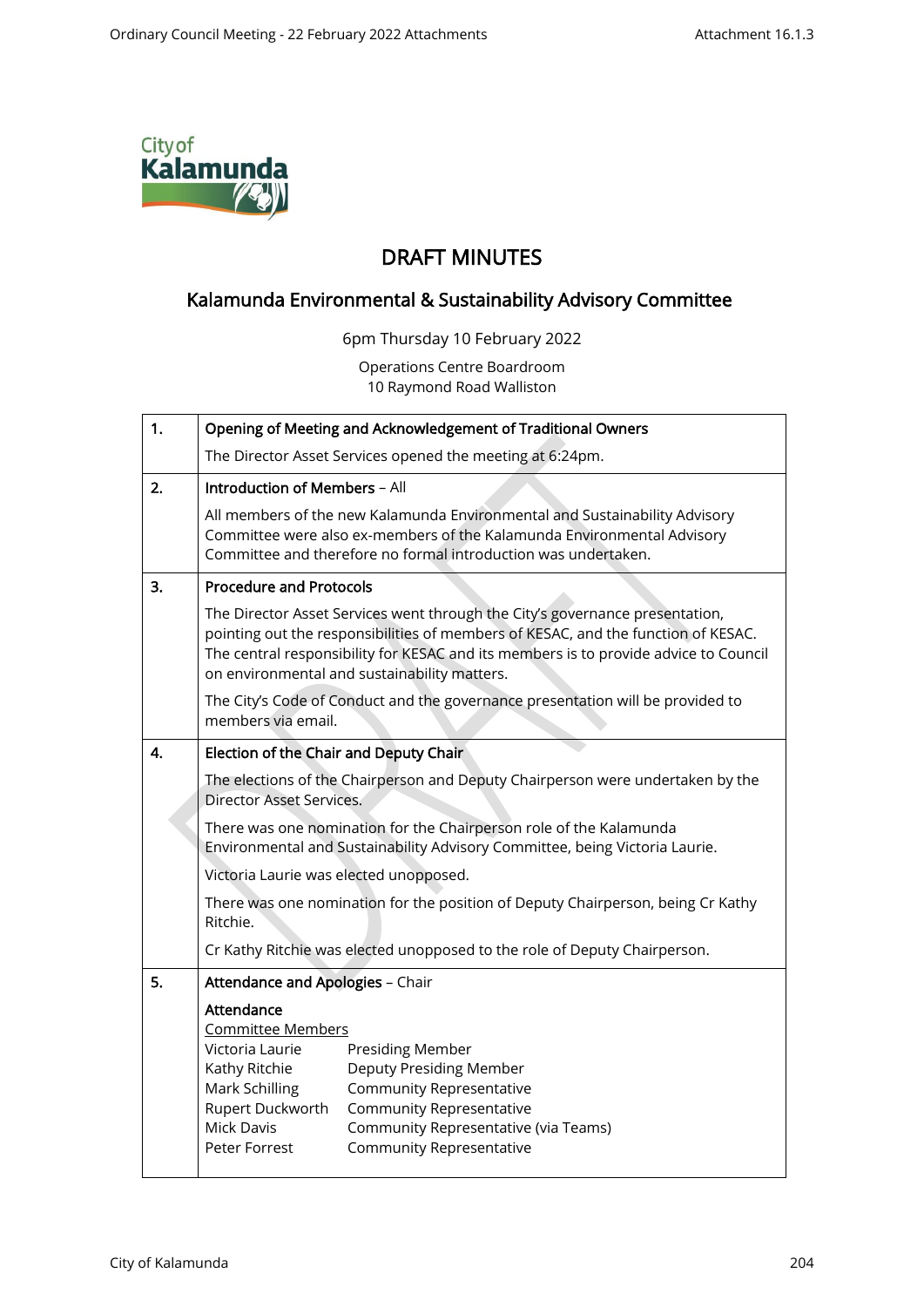

|     | Staff<br>Brett Jackson<br>Director Asset Services<br>Janine Morton<br><b>KESAC Support Officer</b>                                                                                                                                                                                                                                                       |
|-----|----------------------------------------------------------------------------------------------------------------------------------------------------------------------------------------------------------------------------------------------------------------------------------------------------------------------------------------------------------|
| 6.  | Confirmation of Minutes - Not applicable                                                                                                                                                                                                                                                                                                                 |
|     | Kalamunda Environmental Advisory Committee Meeting of 30 September 2021.                                                                                                                                                                                                                                                                                 |
|     | The Committee discussed this item and concluded that as KESAC is a new<br>Committee of Council, the previous minutes of the KEAC should not be formally<br>adopted. Members however noted that the minutes were an accurate<br>representation of the meeting.                                                                                            |
| 7.  | <b>Disclosure of Interests</b>                                                                                                                                                                                                                                                                                                                           |
| 7.1 | Disclosure of Financial and Proximity Interests                                                                                                                                                                                                                                                                                                          |
|     | a) Members must disclose the nature of their interest in matters to be<br>discussed at the meeting. (Section 5.65 of the Local Government Act<br>1995).                                                                                                                                                                                                  |
|     | b) Employees must disclose the nature of their interest in reports or advice<br>when giving the report or advice to the meeting. (Section 5.7 of the Local<br>Government Act 1995).                                                                                                                                                                      |
|     | Nil                                                                                                                                                                                                                                                                                                                                                      |
| 7.2 | Disclosure of Interest Affecting Impartiality<br>a) Members and staff must disclose their interests in matters to be discussed<br>at the meeting in respect of which the member or employee has given or will<br>give advice.<br>Nil                                                                                                                     |
| 8.  | Correspondence                                                                                                                                                                                                                                                                                                                                           |
|     | Nil                                                                                                                                                                                                                                                                                                                                                      |
| 9.  | Define and Prioritise Actions and Tasks for KESAC Term                                                                                                                                                                                                                                                                                                   |
|     | <u>Discussion</u>                                                                                                                                                                                                                                                                                                                                        |
|     | The Chair regrets that the community representation for this Committee has been<br>reduced and that community representation is poor in age grouping and diverse<br>backgrounds. The Chair enquired as to when an expert/professional member on<br>environment and climate change (who may or may not be a resident of the City) is<br>being advertised. |
|     | The Director Asset Services advised that this is now in motion and nominations are<br>due to close Friday 11 March 2022.                                                                                                                                                                                                                                 |
|     | The Director Asset Services went on to explain that the main purpose for KESAC is<br>to structure the Climate Change Acton Plan (CCAP). He offered to make a<br>presentation on the draft framework of the CCAP that has been done to date.                                                                                                              |
|     | The Chair accepted this invitation, to take place at the next meeting of KESAC.                                                                                                                                                                                                                                                                          |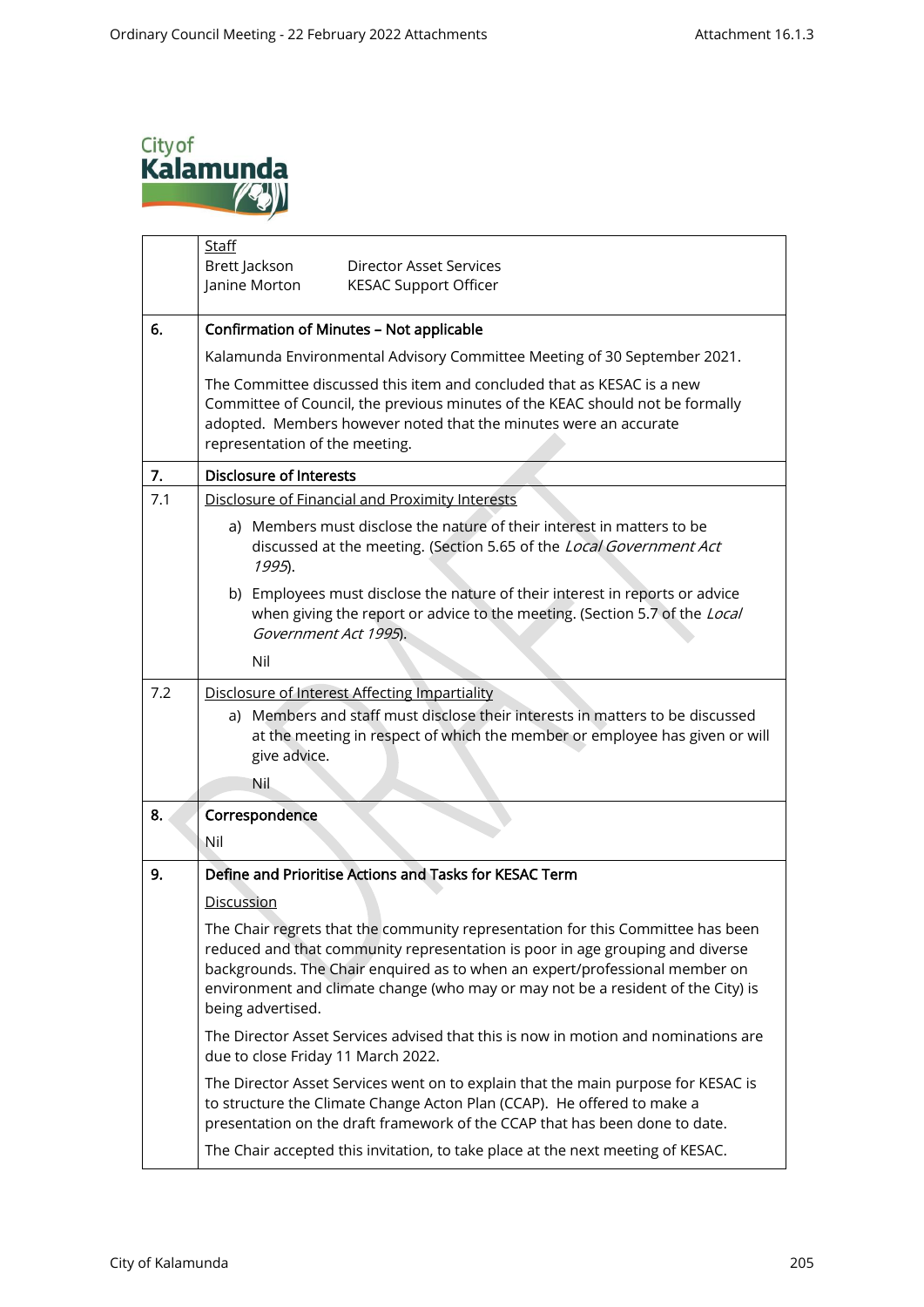

Policies & Strategies The Chair asked for a status update on the City's environment-related policies and strategies. A brief update was given by the Director Asset Services as follows: • Local Planning Policy (LPP) 33 Tree Retention on Private Properties consultation has closed and Development Services are preparing a report to Council, this will be with or without amendments. • Draft LPP 34: Wetlands and Waterways is currently out for public consultation, closing 14 February 2022. • Urban Forest Strategy (UFS) and Local Biodiversity Strategy (LBS) – both are currently under review by Development Services with a report due to go to Council in the second quarter of 2022 for adoption. • Non-potable Water Action Plan (NPWAP) – is being progressed by Asset Services, with investigations currently underway for a second Managed Aquifer Recharge (MAR) to supply water for the Ray Owen Reserve. A question was asked as to what is the City's scope in this area? This question was taken on notice by the Director. Carbon Footprint Reduction **The Director Asset Services advised that a series of actions are underway.** Most recently funding for 681 LED streetlights was rolled out for the major streets in the City at this stage. **Expression of Interest for Solar Farm – this has closed and is currently under** assessment with the results/award to go back to Council in the first quarter 2022. Current site of interest is Pioneer Park with at least 1MW of supply, this could grow to 5MW progressively. Will feed into the Western Power grid. The City has recently signed a contract with Synergy for contestable energy which is purchasing power at 100% of non-renewable energy commencing from 1 July 2022. The Chair requested feedback on the recent workshop held on climate change with community. The Director took this on notice. **EMRC** – the City is currently waiting on the tender for the FOGO processing plant. ▪ Walliston Transfer Station (WTS) – the reuse shop is due to open in March 2022 and will be run by Workpower. **•** Local Environment Strategy updates previously provided at the KEAC meetings will now be transitioning to online through the website for the general public. The Chair then opened up to the Committee members for items: Mark Schilling – Provided a recap on the 'Environment in all Policies' item previously raised with the past KEAC Committee. He advised that there were 32 policies currently to review. Discussion ensued with the Committee as to where to go next with this review.